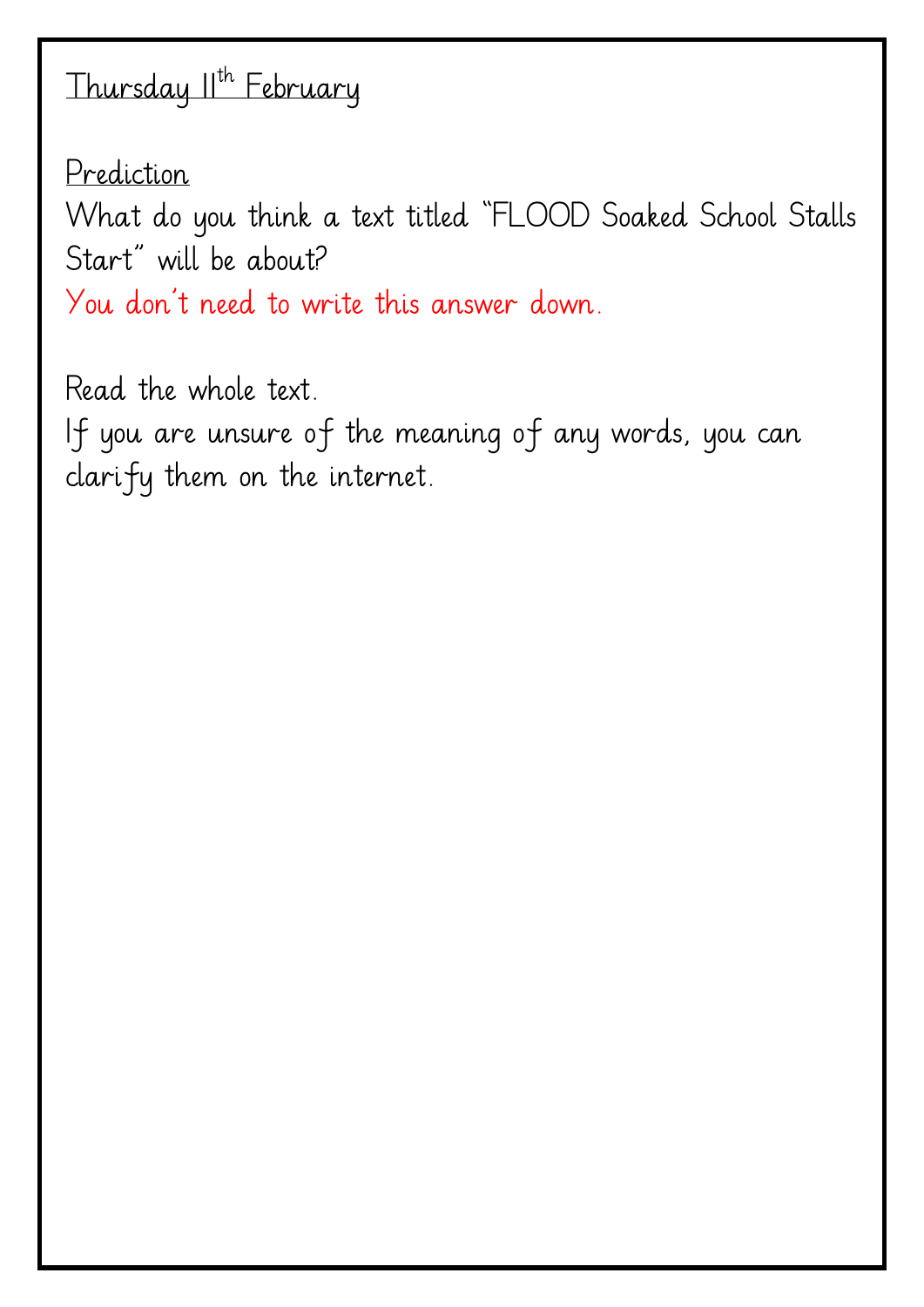## **FLOOD Soaked School Stalls Start**

The rainy days of June and July are still causing trouble. One school in the area is having to remain closed after the long summer holidays as it is still being cleared up after the floods.

Yesterday morning, angry parents gathered outside Beldon Primary School demanding to see the headteacher, Mr Brian Williams. The school should have reopened for the autumn term but parents and children arriving at school were met with a sign saying that the school was closed 'until further notice'.

"This is ridiculous," shouted one mum, Mel Brayley. "I got my kids dressed in their new uniform, we turned up at school and the teachers aren't even here."

"Our kids have been off all summer and we need to get them back to school," said harassed mother Martha Quidgly.

"Haven't they had a long enough holiday already?" asked furious father Dave Johnson. "I blame the head teacher. He can't seem to get anything organised. Surely it can't take two months to get a few soggy carpets taken out and replaced?"

Eventually Mr Williams did come out of the building to face the parents. He read out a short statement. "Obviously we are doing all we can to get things back to normal," he said. "At the moment it is



too dangerous for children and staff to work in the school. The floods in late July swept through the buildings and in some places reached a depth of over a metre. It's not just damage to carpets but also to furniture, books and equipment.

Even more seriously, however, the flood waters got into the electrical sockets and we are having all the electrics checked before we can allow children back into the buildings."

Mr Williams did not wait to answer any of the parents' questions and this enraged them further.

"It's not good enough," insisted Dave Johnson. "How long does it take to sort out a few electrics? Surely the County Council could get something done even if Brian Williams can't"

We contacted the Council but no one was available for comment. The school remains closed.